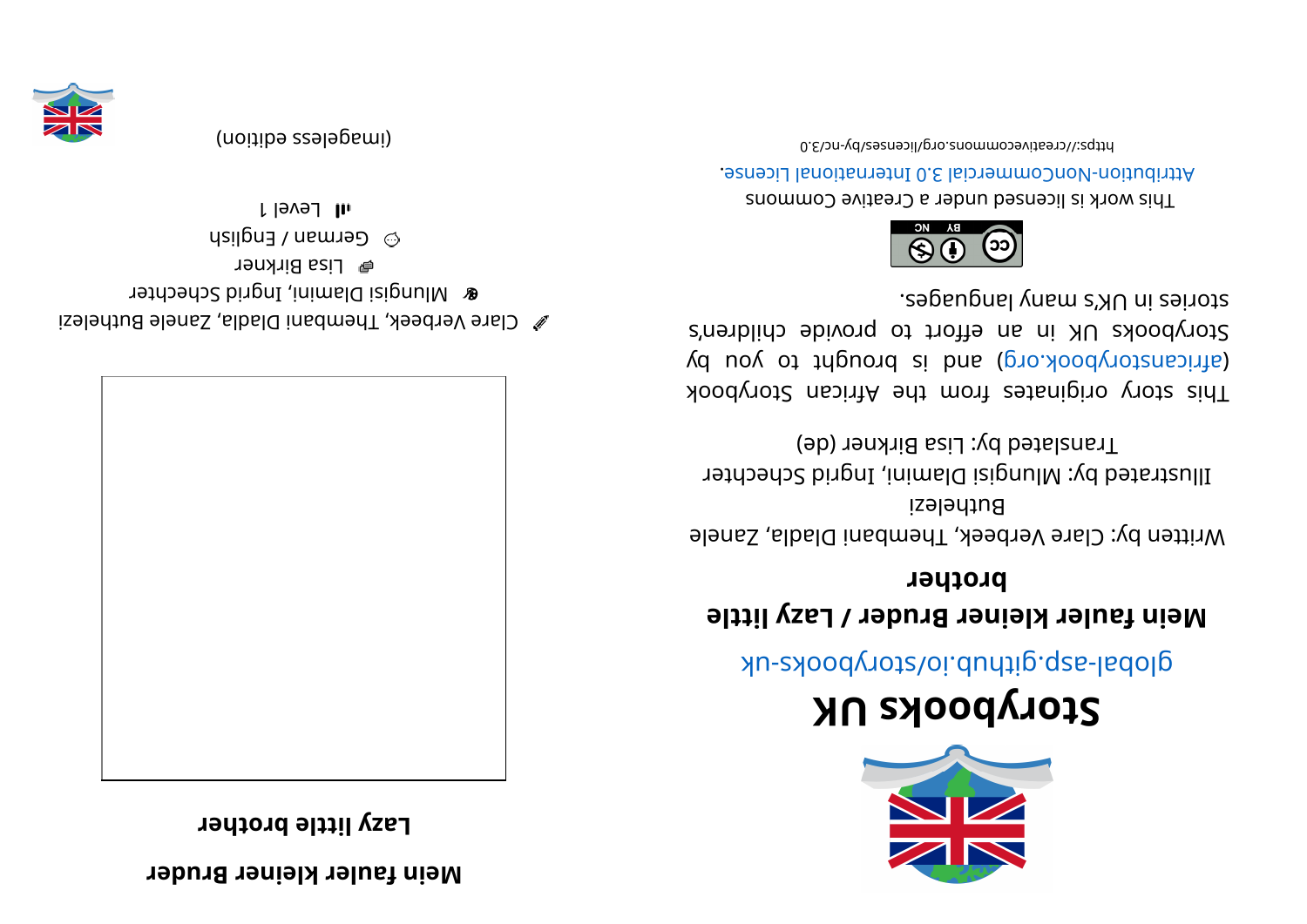

Ich wache auf und mache Feuer.

• • •

I wake up and make fire.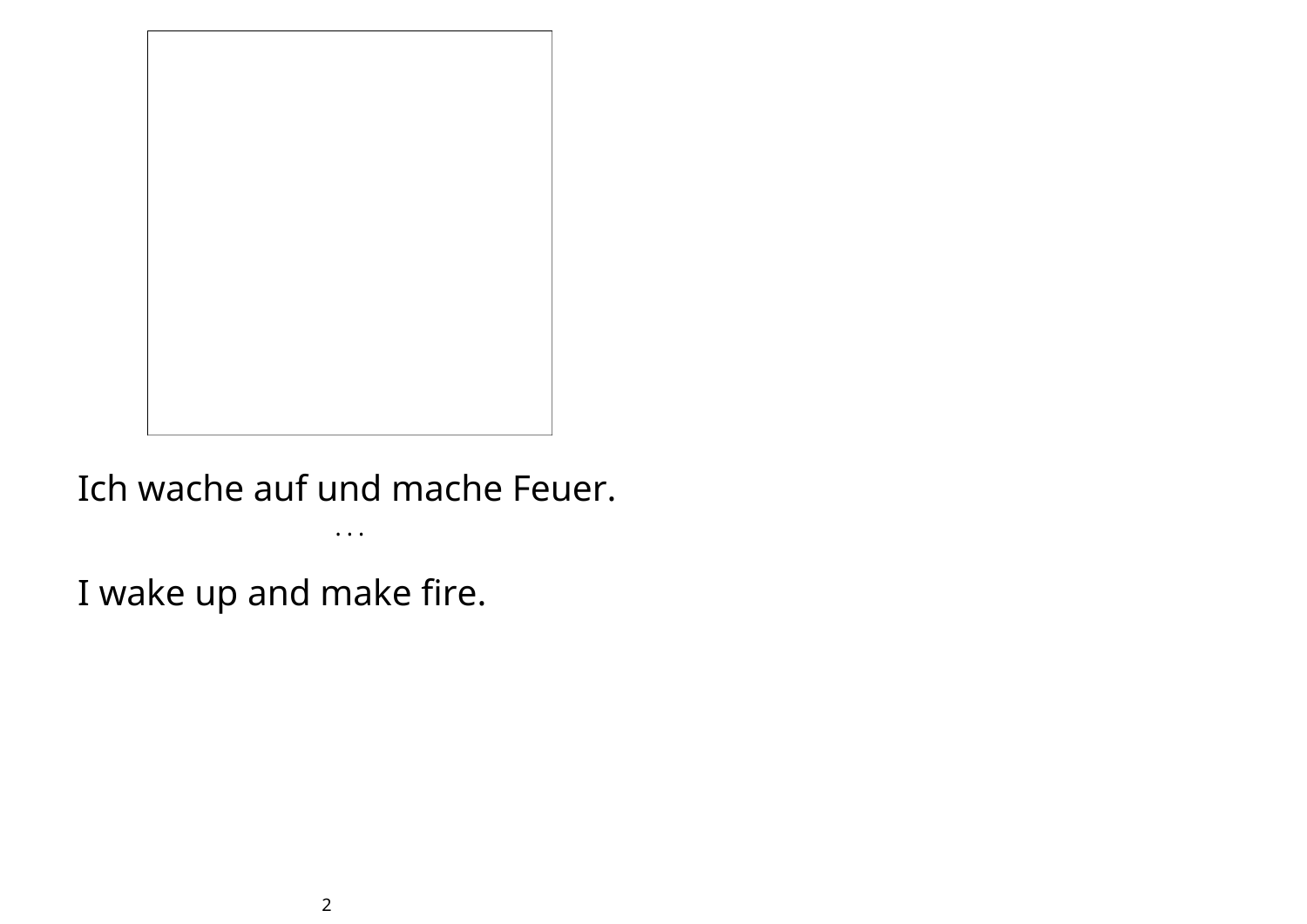

Ich koche ein wenig Wasser.

 $\bullet$   $\bullet$   $\bullet$ 

I boil some water.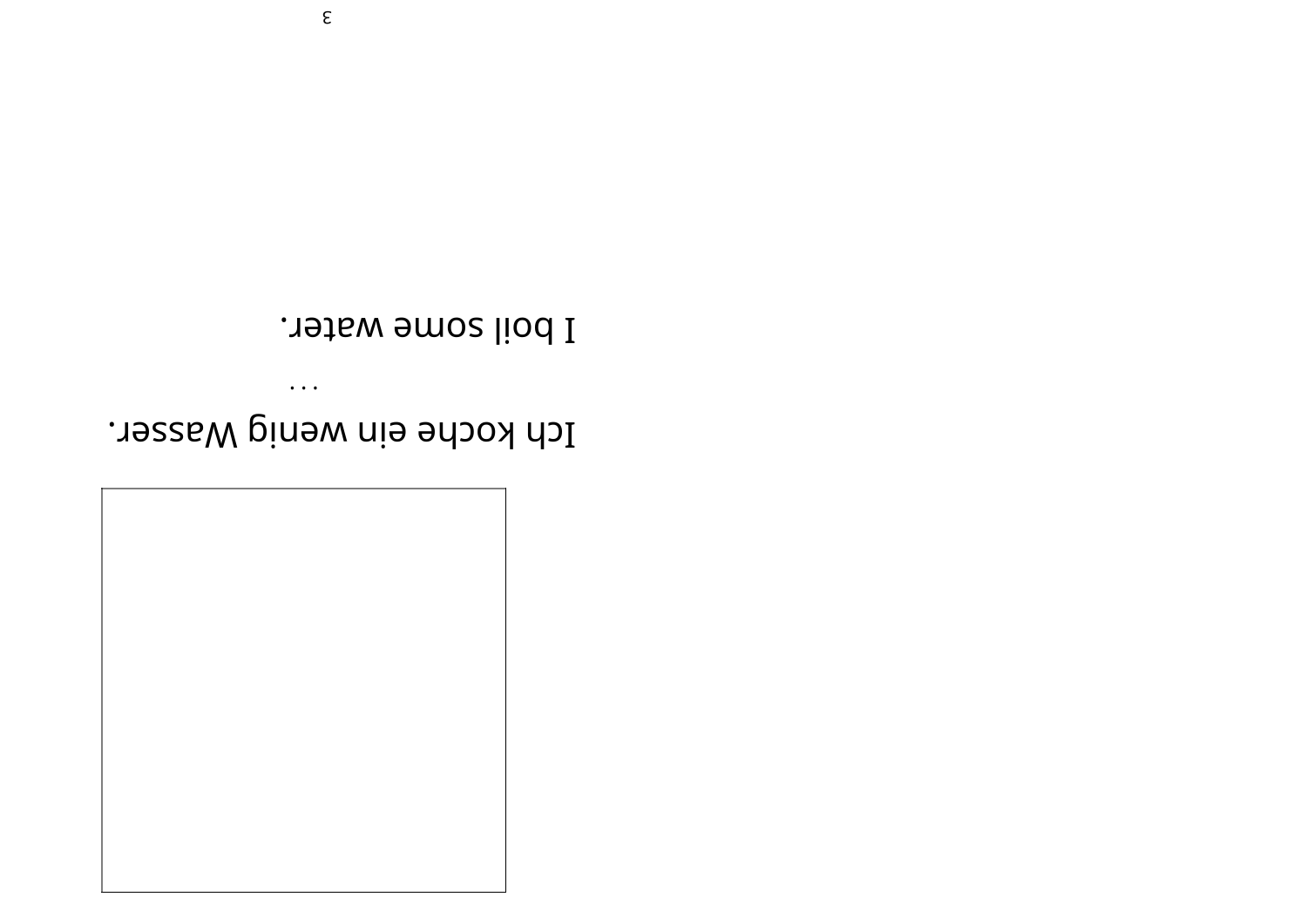

### Ich hacke das Brennholz.

 $\bullet$   $\bullet$   $\bullet$ 

I chop the firewood.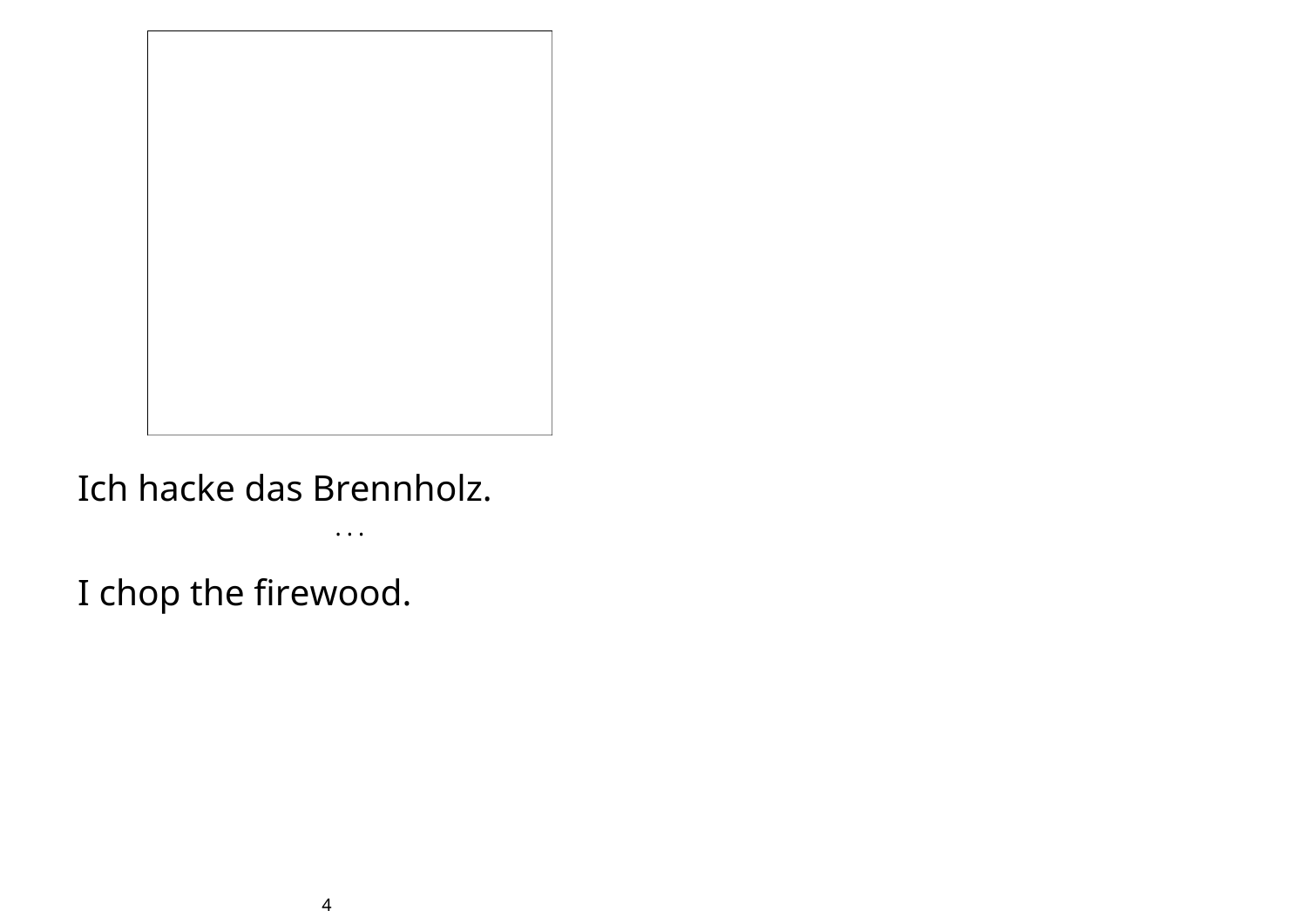

spielt? während mein Bruder munter marum arbeite ich so viel ... ...

my brother is busy playing? Why do I work so hard... ... when

 $\bullet$  .  $\bullet$  .

8

Ich rühre um.

I stir the pot.

 $\bullet$   $\bullet$   $\bullet$